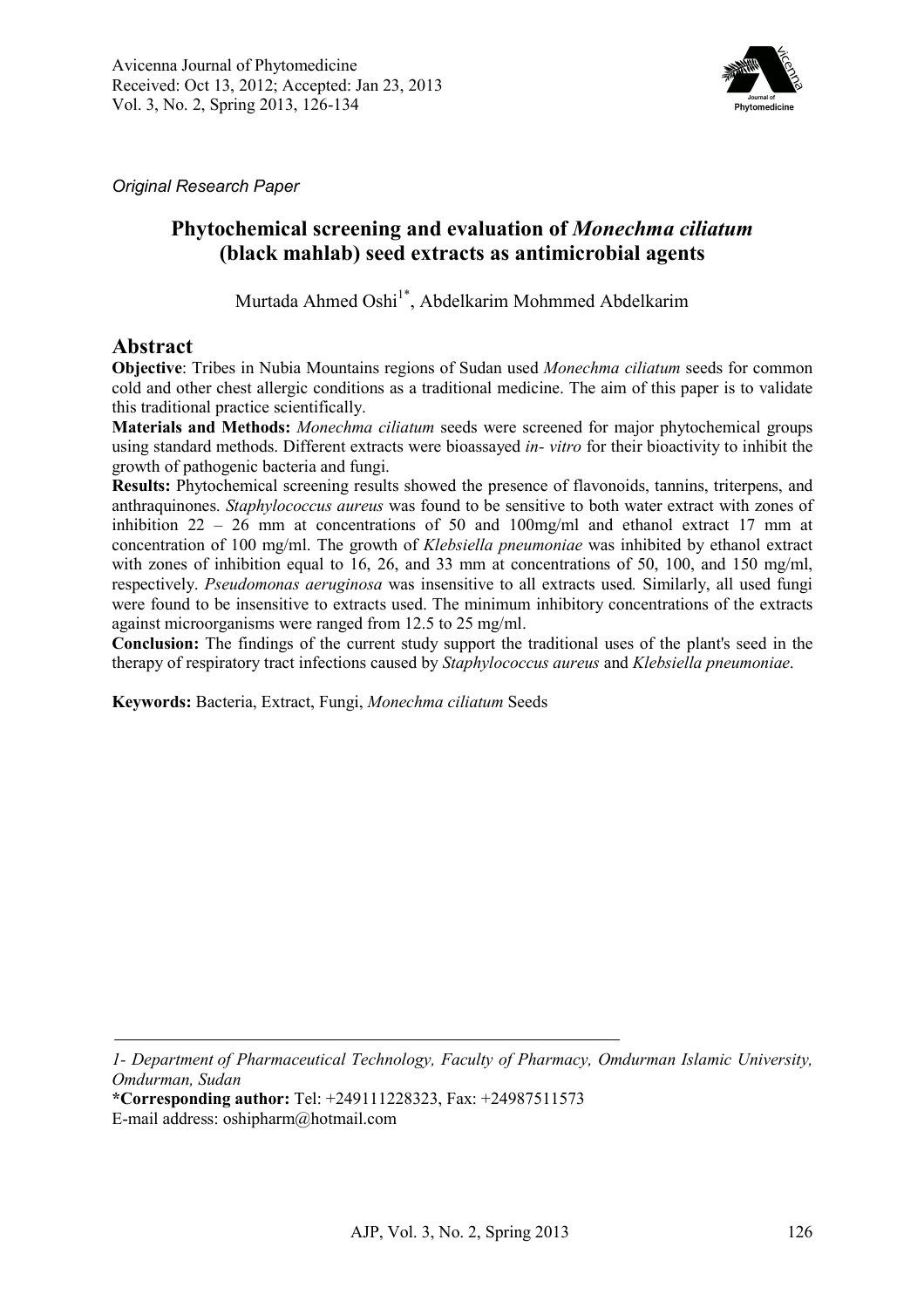## **Introduction**

According to World Health Organization, interest in traditional systems of medicine and, in particular, herbal medicines, has increased substantially in both developed and developing countries over the past two decades (Okunlola et al., 2003).

Infections remain the main cause of morbidity and mortality in man, particularly in underdeveloped areas where it is associated with poverty and overcrowding. Common respiratory tract infections are influenza which is caused by *influenzae* virus and its main complication is secondary bacterial infection by *Staphylococcus aureus* with mortality of up to 20%, pneumonia caused by *Staphylococcus aureus, Pseudomonas aeruginosa*, *Klebsiella pneumoniae*, or anaerobic organism, and sinusitis (Kumar and Clark, 2003). Deep fungal infections have increased rapidly in recent years. Most fungal infections are caused by Candida germ, mainly *Candida albicans*. The death rate from these infections can reach 30-60%. Unfortunately, few antifungal medicines are available for treating fungal infections, not to mention that most of them have serious side effects (Sheng et al., 2012).

*Monechma ciliatum* (Jacq) belongs to *Acanthaceae* family and is distributed throughout tropical Africa as wild and cultivated in savanna. It is a small herb that grows a few inches above the ground and the leaves are simple, measuring about 4–7 X 1–2 cm. In Sudan, it is locally known as 'El-Mahlab El-Aswad' in Arabic language. It grows in western and southwestern parts of Sudan especially in the Nubia Mountains and Gabel Mara area (Uguru and Evan, 2002). The seeds (Figure 1) are used as an effective laxative (Mariod et al., 2009). The seeds of the plant contain hydrocarbons and fatty acids (Ayoub, 1981). Recently, the seeds were found to contain fatty acids (e.g., palmitic, stearic, and linoleic), tocopherols, proteins, and elements (Potassium, Calcium, Magnesium, Aluminum, Lead, Nickel, Manganese, Copper, Chromium, Cobalt, and Iron) (Mariod et al., 2009).

The seeds of the plant are used as an effective remedy for common cold and other chest allergic conditions by natives in Nubia Mountains regions. The oral and inhaled traditional preparations are prepared widely by local healers to treat such conditions (personal communication).

Successful strategies for investigation of herbal medicines involve the selection of test crude extracts based on a combination of ethnopharmacology and daily healer's practices. Therefore, the extracts used in this research are closely resembled to traditional preparations used by natives in Nubia Mountains regions.



Figure 1. The seeds of *Monechma ciliatum*.

## **Materials and Methods Materials**

### *The Plant Material*

The seed samples were collected from Nubia Mountains region (South Kordofan state, Sudan) between September and December (autumn season). The seeds were identified at the Department of Pharmacognosy, Faculty of Pharmacy, Alnaileen University, Sudan, and voucher specimen (No 31) was deposited at the Department of Pharmacognosy, Faculty of Pharmacy, Omdurman Islamic University, Sudan. The seeds were separated, dried under shedding, and stored in a covered bottle at room temperature until required for use.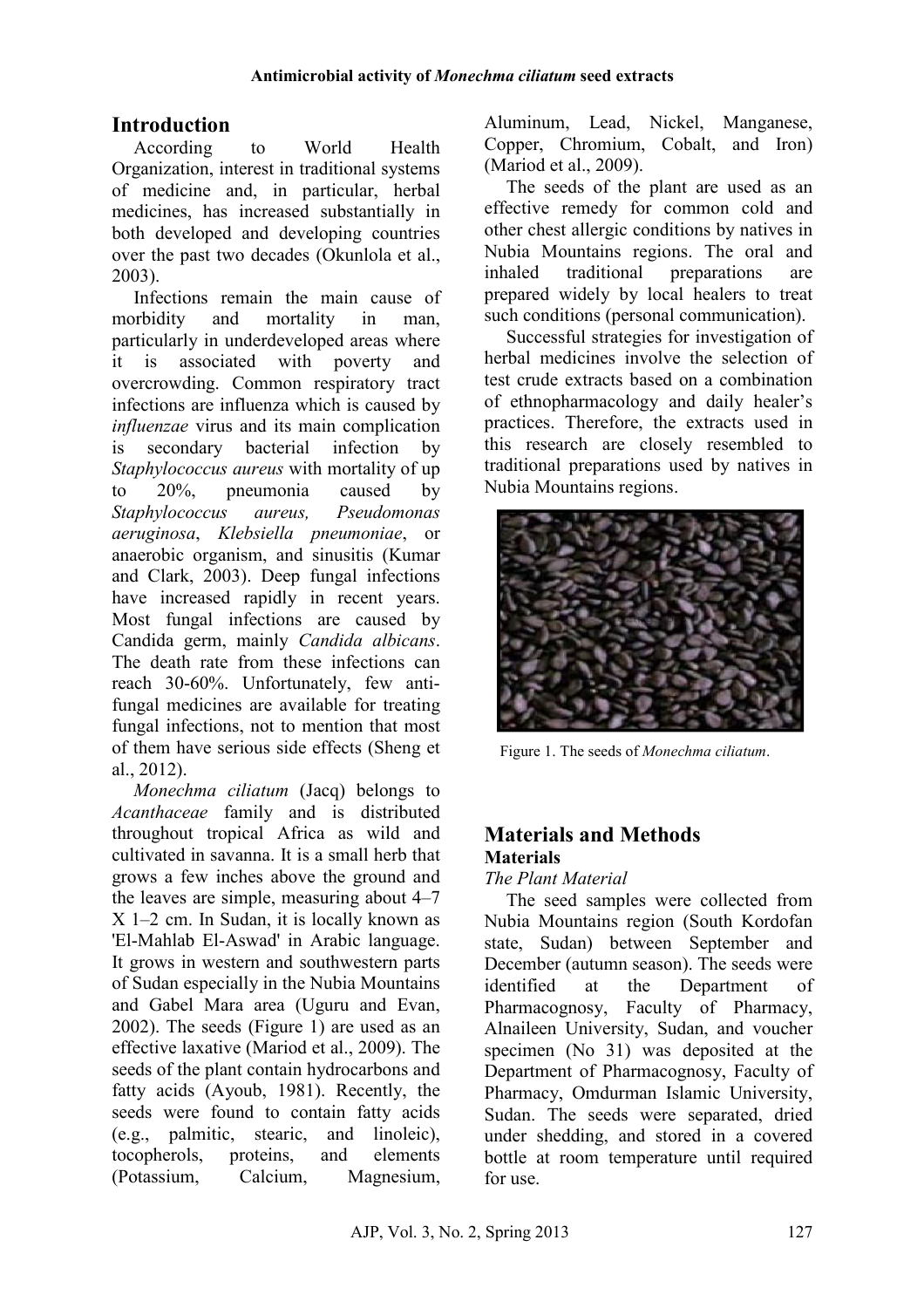### **Microorganisms**

#### *Standard bacteria and fungi*

Three types of standard bacteria namely *Staphylococcus aureus* (ATCC 25923), *Klebsiella pneumoniae* (ATCC 53657), and *Pseudomonas aeruginosa* (ATCC 27853) were obtained from Medicinal and Aromatic Plant Research Institute (MAPRI). Three types of standard fungi namely *Aspergillus flavus* (ATCC13073), *Aspergillus niger* (ATCC 9763), and *Candida albicans* (ATCC 7596) were obtained from MAPRI.

## **Preparation of the extracts**

*Maceration method using water, methanol, or ethanol as a solvent system* 

The dried seeds were ground into a powder using mortar and pestle and sieved through mesh No. 35. Twenty g of the coarse powder was weighed and transferred into flasks containing 400 ml of distilled water, methanol 70% (v/v) and ethanol 70% (v/v), separately. The flasks were allowed for 24 h at room temperature, with occasional shaking. Then, the extract of each flask was passed through a cotton wool filter and the solid residue (marc) pressed (screw press). The strained and expressed liquid obtained were mixed, put for 12 h for clarification and filtrated by Whatman filter paper No 42 (125 mm). Finally, the filtrates were evaporated using rotary evaporator under reduced pressure at 40 ºC, placed in a Petri dish, and left to dry to constant weight.

## *Infusion method*

The dried seeds were ground into a powder using a mortar and pestle and sieved through mesh No. 35. Twenty g of the coarse powder was weighed, transferred to two flasks, and 400 ml of cold and hot boiled water added to two flasks, separately. The flasks were shaken for a few minutes at room temperature. Then, the extract of each flask was passed through a cotton wool filter and the solid residue (marc) pressed (screw press). The strained and obtained expressed liquid was treated as above.

## *Decoction method*

The dried seeds were ground into powder using a mortar and pestle and sieved through mesh No. 35. Twenty g of the coarse powder was weighed, transferred to 4 flasks containing 400 ml of boiled water, and allowed to stand for 5, 10, 15, and 20 min, respectively. Then, the extract of each flask was passed through a cotton wool filter and the solid residue (marc) pressed (screw press). The strained and obtained expressed liquid was treated as above.

*Soxhlet extraction method by using methanol, ethanol, or chloroform as a solvent system* 

The dried seeds were ground into powder using a mortar and pestle and sieved through mesh No. 35. Twenty g of the coarse powder was weighed, transferred to three Soxhlet extractor containing 400 ml of methanol 70% (v/v), ethanol 70% (v/v), and chloroform, separately, and operated for 10 h. Then, the extract of each flask was passed through a cotton wool filter and the solid residue (marc) pressed (screw press). The strained and obtained expressed liquid was treated as above.

### **Preparation of the extracts**

The dry- water and ethanol extracts were separately redissolved in sterile dimethyl sulfoxide **(**DMSO) and serial dilutions of 25, 50,100, and 150 mg/ml were prepared.

### **Preparation of Standard drugs**

Gentamicin and nystatin were selected as standard drugs. Serial dilutions of gentamicin (0.005, 0.01, 0.02, and 0.04 mg/ml) and nystatin (0.0125, 0.025, and 0.05 mg/ml) were prepared by using sterile DMSO as solvent.

### **Preparation of standard bacterial and fungal suspension**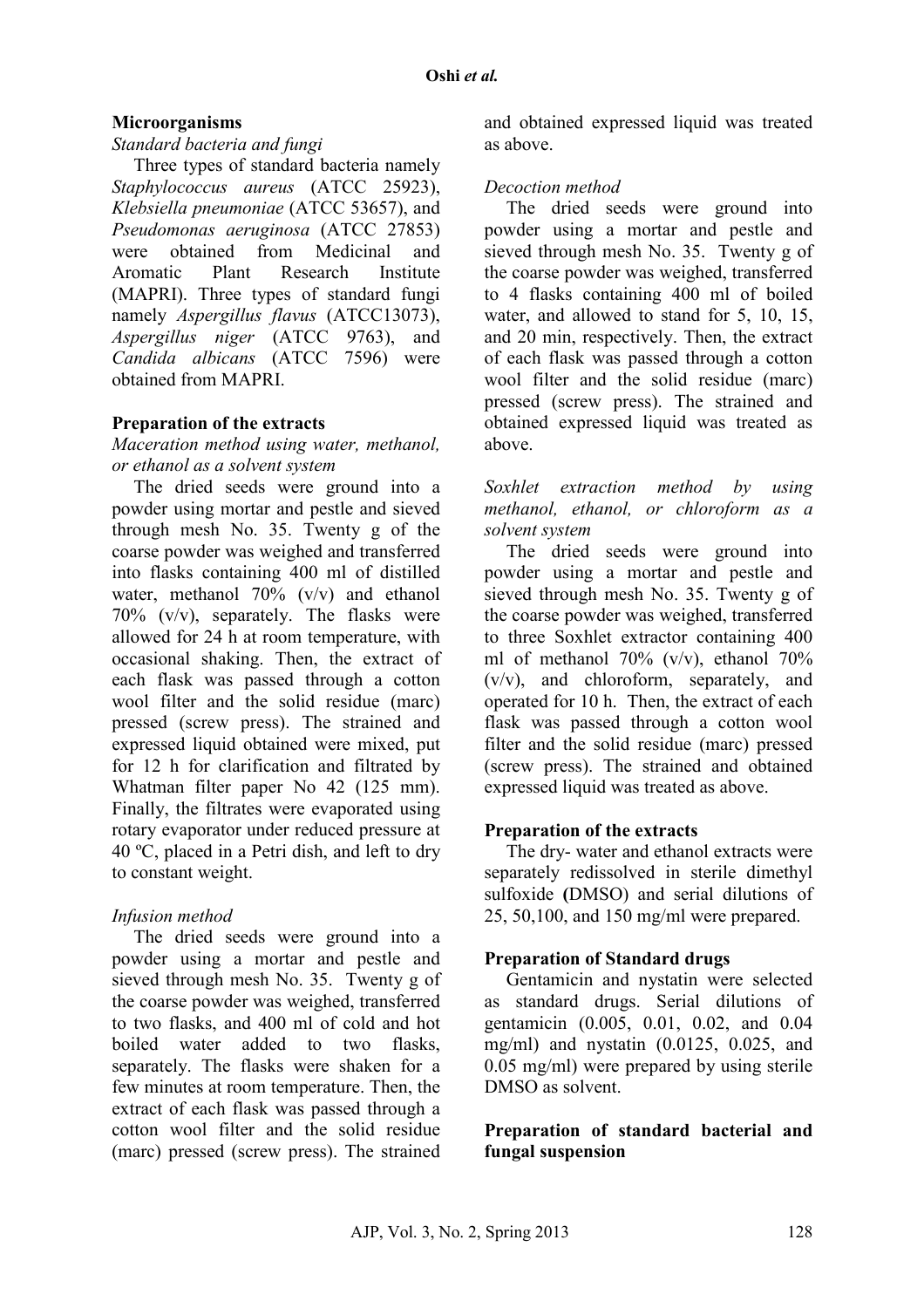The bacteria were grown in Mueller Hinton agar and Mueller Hinton and broth. The fungi were grown in Sabouraud dextrose agar and Sabouraud dextrose broth. The concentration of bacterial suspensions were adjusted to  $10^8$  cells/ml, and that of fungal suspensions to  $10^7$ cells/ml. The turbidity of the homogenous suspensions was adjusted to approximately 0.5 Mc Farland Standard for antimicrobial activity assay (Lopez et al., 2003).

## **Testing the extract for antibacterial activity**

Antibacterial activity was studied by an agar diffusion method. The bacteria were grown overnight at 37 °C in Mueller-Hinton broth. One ml of standardized inoculum of each test bacteria was inoculated on 20 ml of molten Mueller-Hinton agar, homogenized, and poured into sterile Petri dishes. The Petri dishes were allowed to solidify inside the laminar hood. Standard cork borers of 10 mm in diameter were used to make uniform wells into which 0.1 ml plant extract dissolved in sterile DMSO was added. Plates were then incubated at  $37\pm1$  °C for 24 h. The sensitivities of the test organisms to the extract were indicated by clear zones of growth inhibition around the well containing the extracts and the diameter of the clear zone was taken as an index of the degree of sensitivity (Jonathan and Fasidi, 2003). Gentamicin and DMSO in different concentrations were used as the positive and negative controls, respectively. Inhibition zones of both were determined after incubation at 37±1 °C for 24 h.

## **Testing of extract for antifungal activity**

Antifungal activity was studied by agar diffusion method. The fungi were grown overnight at 37 °C in Sabouraud Dextrose broth. One ml of standardized inoculum of each test fungi was inoculated on 20 ml of molten Sabouraud dextrose agar, homogenized, and poured into sterile Petri dishes. The Petri dishes were allowed to solidify inside the laminar hood. Standard

cork borers of 10 mm in diameter were used to make uniform wells into which 0.1ml plant extract dissolved in sterile DMSO was added. Plates were then incubated at 37±1 °C for 48 h. The sensitivities of the test organisms to the extract were indicated by clear zones of growth inhibition around the well containing the extracts and the diameter of the clear zone was taken as an index of the degree of sensitivity (Hassan et al., 2011). Nystatin and DMSO in different concentrations were used as the positive and negative controls, respectively. Inhibition zones of both were determined after incubation at 37±1 °C for 48 h.

## **Minimum inhibitory concentration**

The Minimum inhibitory concentration (MIC) of the extracts was determined using the method described by (Fabry et al., 1996) with some modification. Solutions containing reconstituted extracts (50, 25, 12.5, 6.25, and 3.125 mg/ml) were incorporated into sterilized pre-poured medium of Mueller-Hinton agar (20 ml), the medium poured, and the agar in the Petri dishes was allowed to set. The Petri dishes were then inoculated with the test bacteria (*Staphylococcus aureus* and *Klebsiella pneumoniae*) and incubated at 37 °C for 24 h. Control Petri dishes, which contained no plant extracts, were also made with the test. The MIC of each plant was determined after 24 h (lowest concentration at which no visible growth was observed).

## **Phytochemical screening test**

Phytochemical screening was carried out on powdered specimens of the seeds using standard procedures to identify the constituents as described by (Sofowora, 1993).

## **Results**

Each extraction method gave an extract with different organoleptic properties and yield percentage as presented in Table 1.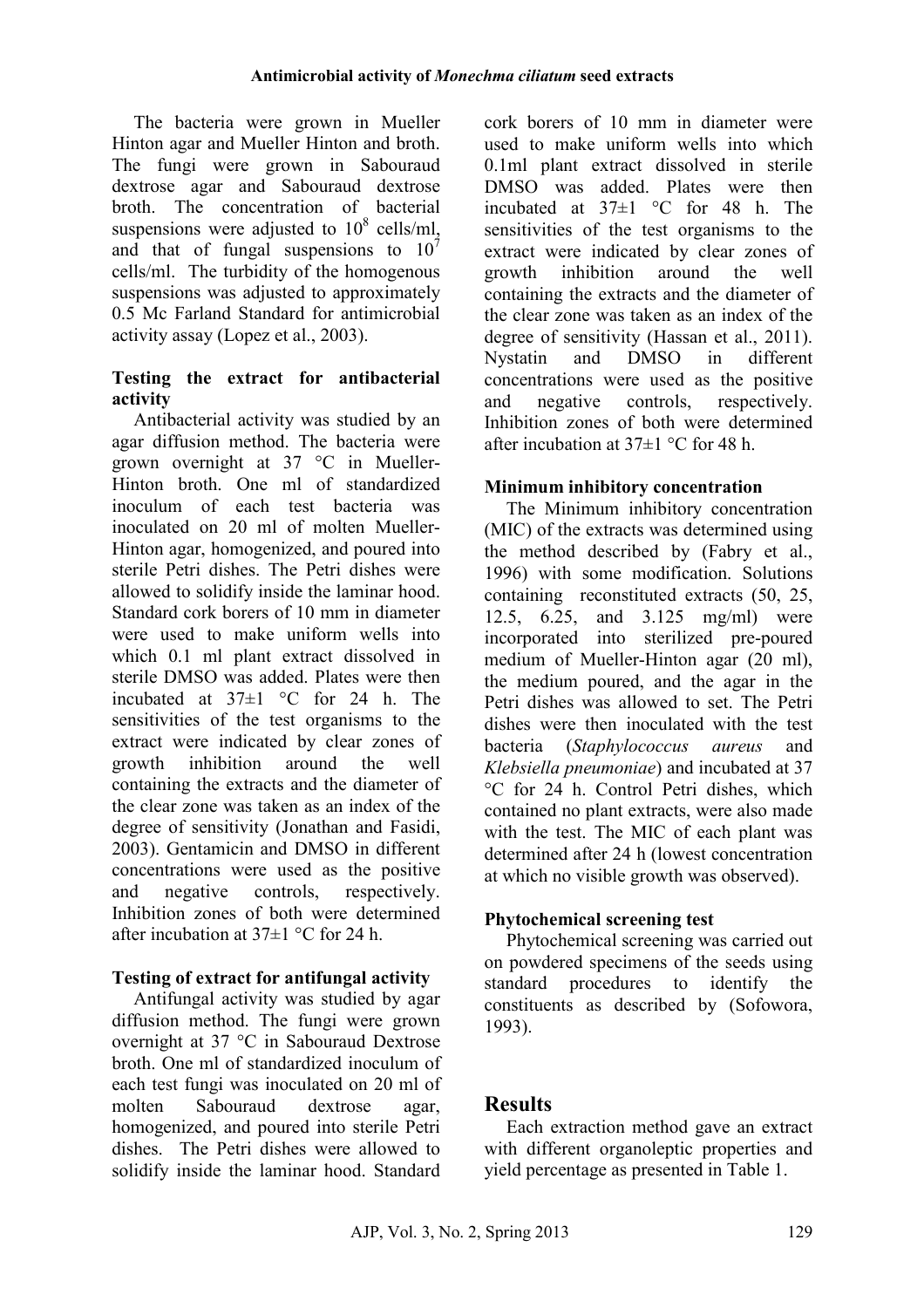#### **Oshi** *et al.*

| <b>Extraction method</b>            | Yield % | Color  | Odor     | <b>Taste</b> | Consistency |
|-------------------------------------|---------|--------|----------|--------------|-------------|
| <b>Maceration by water</b>          | 9.05    | yellow | aromatic | bitter       | solid       |
| Maceration by methanol $30\%$ (v/v) | 5.15    | brown  | aromatic | bitter       | semisolid   |
| Maceration by methanol $50\%$ (v/v) | 5.45    | brown  | aromatic | bitter       | semisolid   |
| Maceration by methanol 70% $(v/v)$  | 7.40    | brown  | aromatic | bitter       | semisolid   |
| Maceration by ethanol $30\%$ (v/v)  | 2.45    | brown  | aromatic | bitter       | semisolid   |
| Maceration by ethanol $50\%$ (v/v)  | 5.00    | brown  | aromatic | bitter       | semisolid   |
| Maceration by ethanol $70\%$ (v/v)  | 5.15    | brown  | aromatic | bitter       | semisolid   |
| Infusion by cold water              | 6.50    | yellow | aromatic | bitter       | solid       |
| Infusion by hot water               | 9.50    | brown  | aromatic | bitter       | solid       |
| <b>Decoction 5min</b>               | 7.15    | brown  | aromatic | bitter       | solid       |
| <b>Decoction 10min</b>              | 12.13   | brown  | aromatic | bitter       | solid       |
| <b>Decoction 15min</b>              | 12.60   | brown  | aromatic | bitter       | solid       |
| <b>Decoction 20min</b>              | 13.05   | brown  | aromatic | bitter       | solid       |
| Soxhlet by chloroform               | 3.5     | white  | odorless | tasteless    | liquid      |
| Soxhlet by methanol $70\%$ (v/v)    | 9.35    | brown  | aromatic | bitter       | semisolid   |
| Soxhlet by ethanol 70% $(v/v)$      | 6.00    | brown  | aromatic | bitter       | semisolid   |

Table 1. The yield percentage and some organoleptic properties of extract.

The phytochemical screening results of the seeds of *Monechma ciliatum* (Table 2) illustrated the presence of flavonoids, tannins, triterpens and unsaturated sterol.

Extensive experimental work was carried out to select the most effective extract (maceration, infusion, decoction, and Soxhlet) for antimicrobial activity test against Gram positive bacteria, Gram negative bacteria, and fungi, particularly those which cause respiratory tract infections. The results were summarized in table 3 and the effectiveness of the extract was interpreted in commonly used terms: sensitive, intermediate, and resistant and confirmed by minimum inhibitory concentrations test (Table 4).

Table 2. The general phytochemical test results.

| Test No. | <b>Detected Phytochemical</b> | <b>Result</b> |
|----------|-------------------------------|---------------|
| 1        | Alkaloids                     |               |
| 2        | Anthraquinones                | $^{++}$       |
| 3        | Coumarins                     |               |
| 4        | Cyanogenic glycosides         |               |
| 5        | Flavonoids                    | $^{++}$       |
| 6        | Saponins                      |               |
| 7        | Tannins                       | $^{+}$        |
| 8        | Triterpenes                   | $^{+++}$      |
| 9        | Unsaturated sterols           | $^{+++}$      |

 $(++)$ : very high,  $(++)$ : high,  $(+)$ : average, and  $(-)$ : trace amout.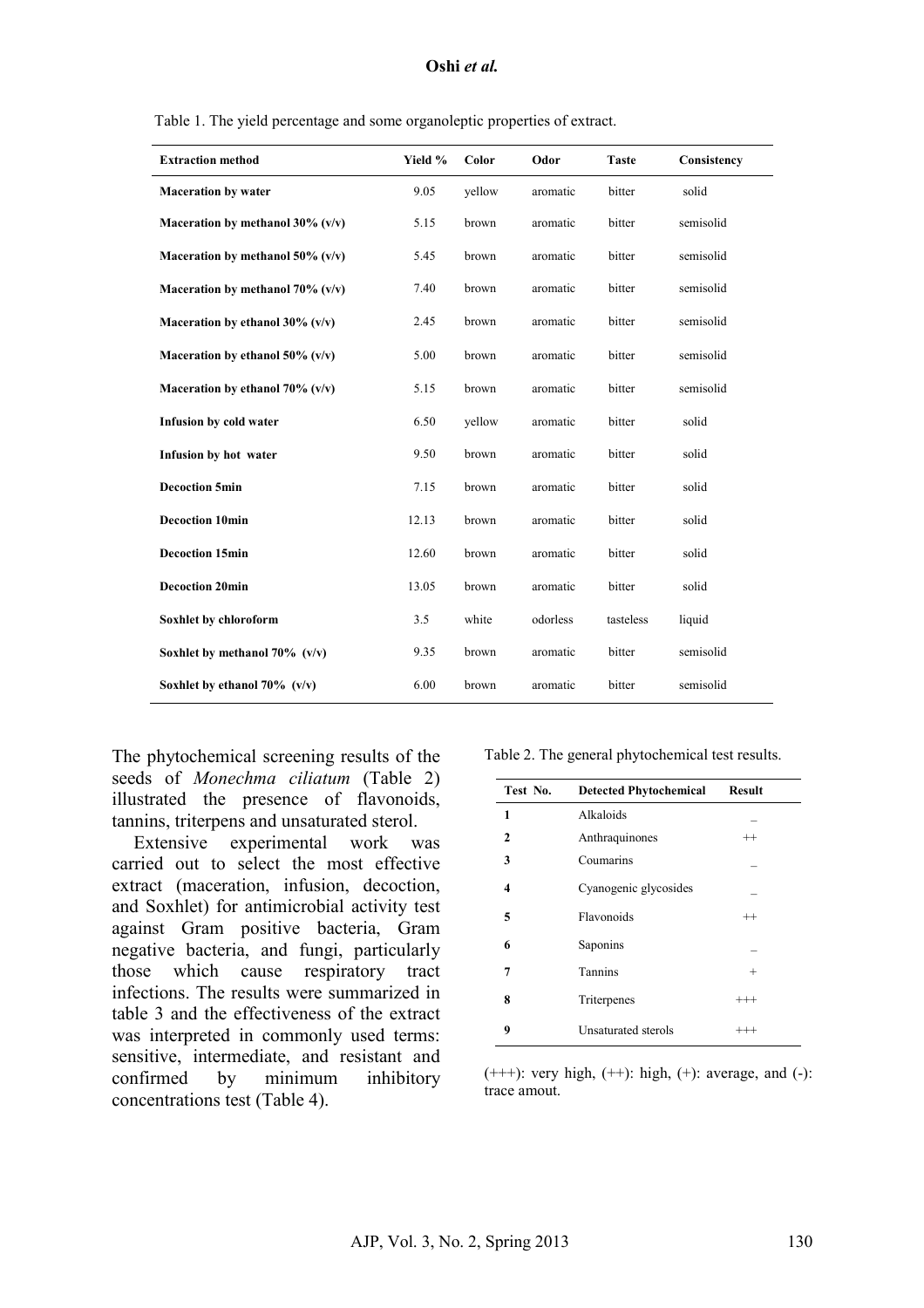Water extracts (maceration) resulted in extracts with many limitations and drawbacks, as the high susceptibility to fermentation that took place after 24 h. It gave positive results against *Staphylococcus aureus* and *Klebsiella pneumoniae* as illustrated in Table 3. In ethanol extracts (Maceration), ethanol 70% (v/v) was selected for antimicrobial test due to its high extraction yield (Table 1) and for economical factors (ethanol has low cost and more availability than methanol).

Ethanol 70% (v/v) gave positive results against *Klebsiella pneumoniae* and *Staphylococcus aureus* (Table 3). In infusion method, the hot infusion gave high extraction yield compared with the cold one (Table1). The hot infusion did not give results as shown in table 3. In decoction method, decoction for 20 min was superior for its high extraction yield (Table 1). It did not give positive results as shown in Table 3.

Table 3. Comparative bioactivity of different extracts, antibiotics, and dimethyl sulfoxide against different standard bacteria and fungi

| <b>Extraction method</b> | <b>Solvent</b><br>system | Conc.  | Standard bacteria            |                          |                          | <b>Standard fungi</b> |                |                          |
|--------------------------|--------------------------|--------|------------------------------|--------------------------|--------------------------|-----------------------|----------------|--------------------------|
|                          |                          | mg/ml  | Sa                           | Kp                       | Pa                       | Ca                    | An             | Af                       |
| Maceration               | water                    | 25     | 11                           | ä,                       | $\overline{a}$           | ÷,                    | $\overline{a}$ | $\blacksquare$           |
| (24h)                    |                          | 50     | 22                           | ÷,                       | L,                       |                       | $\overline{a}$ |                          |
|                          |                          | 100    | 26                           | $\overline{\phantom{0}}$ | L,                       |                       | ä,             | $\overline{a}$           |
|                          |                          | 150    | $\blacksquare$               | 20                       | $\overline{\phantom{0}}$ | ٠                     | $\overline{a}$ | $\overline{\phantom{0}}$ |
| <b>Maceration</b>        | ethanol                  | 25     | $\frac{1}{2}$                | $\overline{\phantom{a}}$ | $\overline{a}$           |                       |                |                          |
| (24h)                    | $70\%$ (v/v)             | 50     | 11                           | 16                       |                          |                       | ۰              | ۰                        |
|                          |                          | 100    | 17                           | 25                       |                          |                       |                |                          |
|                          |                          | 150    | 11                           | 33                       | L,                       |                       |                |                          |
| <b>Infusion</b>          | water                    | 25     | $\overline{a}$               | $\overline{a}$           | L,                       |                       |                | $\overline{\phantom{0}}$ |
| (20min)                  |                          | 50     | $\overline{a}$               | ÷.                       | $\overline{a}$           |                       | ä,             | ۰                        |
|                          |                          | 100    | $\overline{\phantom{0}}$     | ÷,                       | $\overline{a}$           | ÷,                    | $\overline{a}$ | $\overline{a}$           |
|                          |                          | 150    | ۰                            |                          |                          |                       |                |                          |
| Soxhlet                  | methanol                 | 25     |                              |                          |                          |                       |                |                          |
| (10h)                    | $70\%$ (v/v)             | 50     | L,                           | ۰                        | ٠                        | ۰                     | ۰              | ۰                        |
|                          |                          | 100    | L,                           |                          | L,                       |                       |                | ۰                        |
|                          |                          | 150    | $\overline{a}$               | $\overline{\phantom{a}}$ | $\overline{\phantom{a}}$ | ۰                     | ۰              | ۰                        |
| Gentamicin               |                          | 0.005  | 13                           |                          |                          |                       |                |                          |
|                          |                          | 0.01   | 14                           | 12                       | $\overline{a}$           |                       | $\overline{a}$ | ۰                        |
|                          |                          | 0.02   | 17                           | 15                       | 14                       |                       |                |                          |
|                          |                          | 0.04   | 18                           | 22                       | 16                       |                       | L,             | L.                       |
| <b>Nystatin</b>          |                          | 0.0125 | $\frac{1}{2}$                | $\overline{a}$           | $\overline{a}$           | 23                    | $\overline{a}$ | $\overline{\phantom{0}}$ |
|                          |                          | 0.025  | $\qquad \qquad \blacksquare$ | $\overline{\phantom{a}}$ | $\overline{\phantom{0}}$ | 16                    | 14             |                          |
|                          |                          | 0.05   | $\overline{a}$               | Ĭ.                       | $\overline{a}$           | 28                    | 17             | $\overline{\phantom{a}}$ |
| <b>DMSO</b>              |                          | 500    | $\overline{a}$               | $\overline{\phantom{0}}$ | $\overline{\phantom{0}}$ | $\blacksquare$        | $\blacksquare$ | $\overline{\phantom{a}}$ |

Data are presented as mean diameter of growth inhibition zone (mm), average of three replicates, inhibition zone 15 mm: sensitive, 14-15 mm: intermediate, <15mm: resistant, -: no inhibition zone. Sa: *staphylococcus aureus*; Pa: *Pseudomonas aeruginosa*; Kp: *Klebsiella pneumoniae*; Ca: *Candida albicans*; An: *Aspergillus niger*; and Af: *Aspergillus flavus*.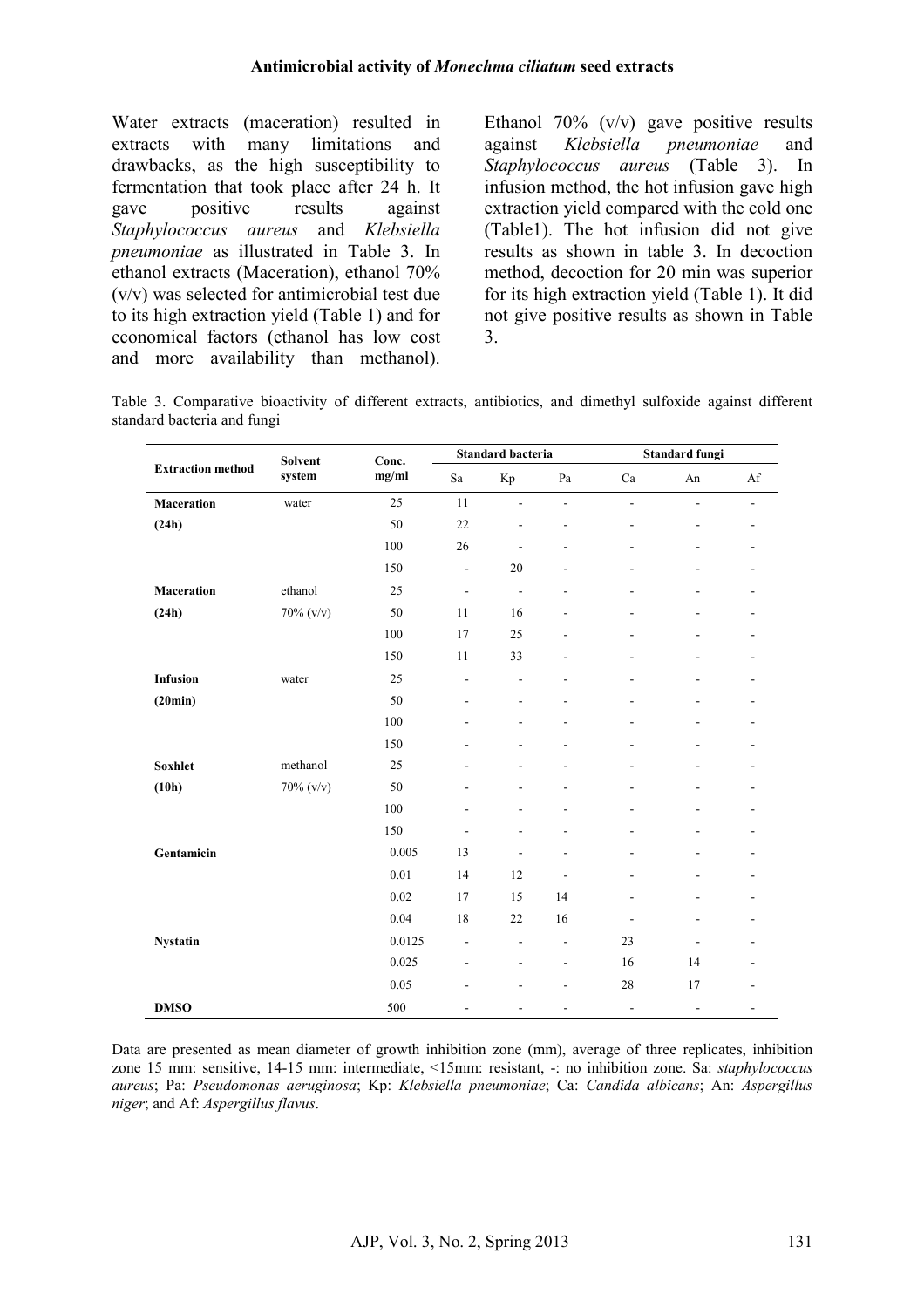| Conc. mg/ml | Water extract           |                         | <b>Ethanol extract</b>  |                         |  |  |
|-------------|-------------------------|-------------------------|-------------------------|-------------------------|--|--|
|             | (Staphylococcus aureus) | (Klebsiella pneumoniae) | (Staphylococcus aureus) | (Klebsiella pneumoniae) |  |  |
| 3.125       | $^{+++}$                | $^{+++}$                | $^{+++}$                | $^{+++}$                |  |  |
| 6.25        | $^{+++}$                | $^{++}$                 | $^{++}$                 | $^{+++}$                |  |  |
| 12.5        | $^{+++}$                | $^{++}$                 | $++$                    | *                       |  |  |
| 25          | $\ast$                  | *                       | $\ast$                  |                         |  |  |
| 50          |                         |                         | -                       |                         |  |  |

Table 4. Minimum inhibitory concentration (MIC) of the water and ethanol extract against *Staphyllococcus aureus* and *Klebsiella pneumoniae*

(-) No growth, (+) light growth, (++) moderate growth, (+++) high growth, and  $* =$  MIC

*Staphylococcus aureus* was sensitive to water extract more than ethanol extract. Water extract in concentrations of 50 and 100 mg/ml gave inhibition zone diameter 22 and 26 mm, respectively, while ethanol extract gave 17 mm at 100mg/ml. Gentamicin (positive control) at concentrations of 0.01, 0.02, and 0.04 mg/ml gave inhibition zone diameter 14, 17, and 18 mm, respectively. DMSO (negative control) at concentration of 500 mg/ml did not show antimicrobial activities. Anas et al. (2008) used DMSO as solvent system for studying antibacterial activity of *Psidium guajava* Linn leaf extract.

*Klebsiella pneumoniae* was found to be more sensitive to the ethanol extract compared with the water extract. Ethanol extract in concentrations 50, 100, and 150 mg/ml gave inhibition zone diameter 16, 25, and 33mm, respectively, while water extract was active only at 150 mg/ml with 20 mm inhibition zone. Gentamicin (positive control) at concentrations of 0.01, 0.02, 0.04 mg/ml gave inhibition zone diameter 14, 17, and 18 mm, respectively. DMSO (negative control) at concentration 500 mg/ml did not show antimicrobial activities. *Pseudomonas aeruginosa* and all used fungi were insensitive to all implemented extracts as shown in Table 3.

The minimum inhibitory concentrations (MIC) of water extract were 25 mg/ml for both *Staphylococcus aureus* and *Klebsiella*  *pneumoniae*, while for ethanol extract were 25 and 12.5 mg/ml for *Staphylococcus aureus* and *Klebsiella pneumonia,*  respectively (Table 4)*.* The lowest MIC value of 12.5 mg/ml was obtained by ethanol extract for *Klebsiella pneumoniae.*  The relatively low MIC values (12.5 and 25 mg/ml) against these two bacteria means that the seeds have the potential to treat any ailments associated with these bacterial pathogens effectively.

# **Discussions**

Different extraction technique gave an extract with different organoleptic properties and yield percentage. For obtaining the highest quantity and quality of phytochemical, it is necessary to know the proper methods of extraction and drying (Fathi and Sefidkon, 2012). The plant seeds contain flavonoids, tannins, and terpenoids. Medicinal plants have been used for centuries in folk medicines as remedies for human diseases and many active antimicrobial agents isolated form it include alkaloids, phenolic acids, quinones, tannins, coumarins, flavonoids, and terpenoids (Ahmed et al., 2006). Ethanol was better solvent. It is evident from the results that the ethanolic extract more active than aqueous extract, suggesting that the active phytochemicals are more soluble in ethanol and is the appropriate solvent for the extraction of the bioactive principles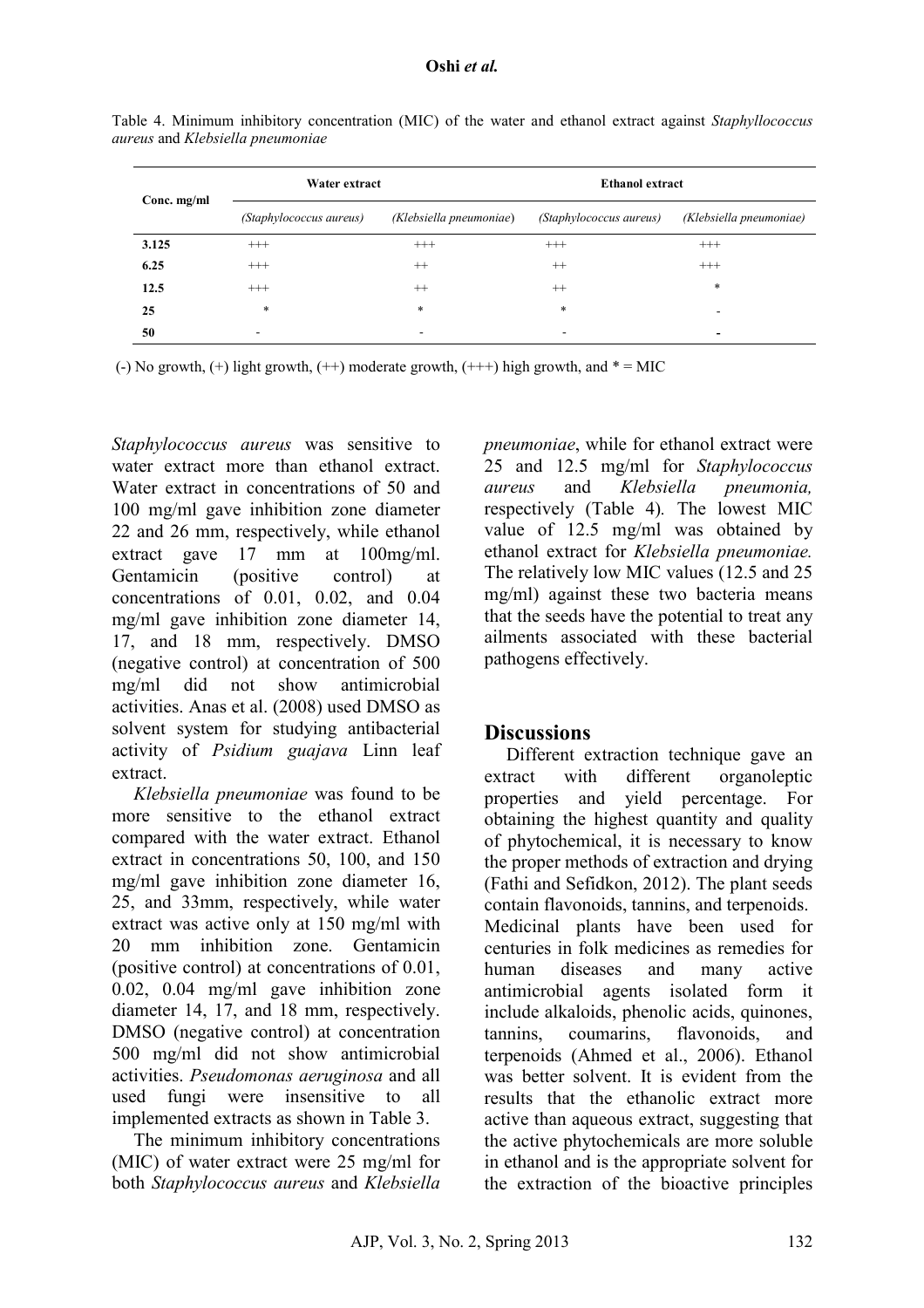present in *Monechma ciliatum,* Tatiya et al. (2011) reported that hydroalcoholic solvents were better solvents for effective of polyphenolic compounds (tannins, flavonoids) as compared to solvents like water, methanol and ethanol.

The resistance of *Pseudomonas aeruginosa* to extracts may be due to its permeability barrier afforded by its outer membrane lipopolysaccharide and its tendency to colonize surfaces in the biofilm form which makes the cells impervious to therapeutic concentrations of antibiotics (Omolola, 2011). The insensitivity of all used fungi in the experiment to the extracts may be due to their unique cell wall. Unlike the bacteria, fungi are eukaryotic and have rigid cell walls containing chitin as well as polysaccharides and a cell membrane composed of ergosterol. Therefore, fungal infections are generally resistant to antibiotics used in the treatment of bacterial infections (Harvey and Champe, 2000).

The crude extract of the seeds was chosen for the test instead of isolated compound due to the probability of synergistic action. The crude extracts of plants are pharmacologically more active than their isolated active principles due to the synergistic effects of various components present in the whole extract (Padmanabhan et al., 2012).

Monechma ciliatum seeds in this study exerted antibacterial activity against Staphylococcus *aureus* and *Klebsiella pneumoniae* associated with respiratory tract infections including pneumonia. The study therefore provides the scientific basis for its traditional application as ethnomedecine. The plant seeds can therefore be used for the treatment of respiratory tract infections including pneumonia. Further investigations of its activity against a wider range of bacteria and fungi and toxicological investigations of the extracts are strongly recommended.

### **Acknowledgments**

The authors are grateful to Department of Pharmacognosy, Omdurman Islamic

University and Medicinal and Aromatic Plant Research Institute, Khartoum- Sudan for providing necessary facilities to carry out the research work.

## **Conflict of Interest**

There is not any conflict of interest in this study.

## **References**

- Ahmed I, Agil F, Owais M. 2006. Modern Phytomedicine: Turning Medicinal Plants into Drugs, pp. 200, Wieleyvch Verlag GmbH & Co. KGaA, Weinheim.
- Anas K, Jayasree PR, Vijayakumar T, Manish-Kumar PR. 2008. *In- vitro* antibacterial activity of *Psidium guajava* Linn leaf extract on clinical isolates of multidrug resistant *Staphylococcus aureus*. Indian J Exp Biol, 46: 41- 46.
- Ayoub SM. 1981. Component fatty acids from the oils from *Monechma ciliatum*. Fitoterapia, 2: 251- 253.
- Harvey RA, Champe PC. 2000. Pharmacology, pp.337, New York, Lippincott Williams and Wilkins.
- Hassan SA, Sirat HM, Sakina M, Yagi A, Waleed SK et al. 2011. *In vitro*  Antimicrobial activities of chloroformic, hexane and ethanolic extracts of *Citrullus lanatus* var. *citroides* (Wild melon). J Med. Plants Res, 5: 1338-1344.
- Fabry W, Okemo P, Ansorg R. 1996. Fungistatic and fungicidal activity of East African medicinal plants. Mycoses, 39: 67- 70.
- Fathi E, Sefidkon F. 2012. Influence of Drying and Extraction Methods on Yield and Chemical Composition of the Essential Oil of *Eucalyptus sargentii.* J Agri Sci and Tech, 14: 1035-1042.
- Jonathan SG, Fasidi IO. 2003. Antimicrobial activities of two Nigerian Edible Macro-Fungi *Lycoperdon pusilum* (Bat. Ex) and L.*giganteum*. Afr J of Biomed Res, 6: 85- 90.
- Kumar P, Clark M. 2002. Basic Clinical Medicine, pp. 21, London W.B. Saunders, by path press Limited.
- Lopez CM, Nitisinprasert S, Wanchaitanawong P, Poovarodom N. 2003.Antimicrobial activity of medicinal plant extract against